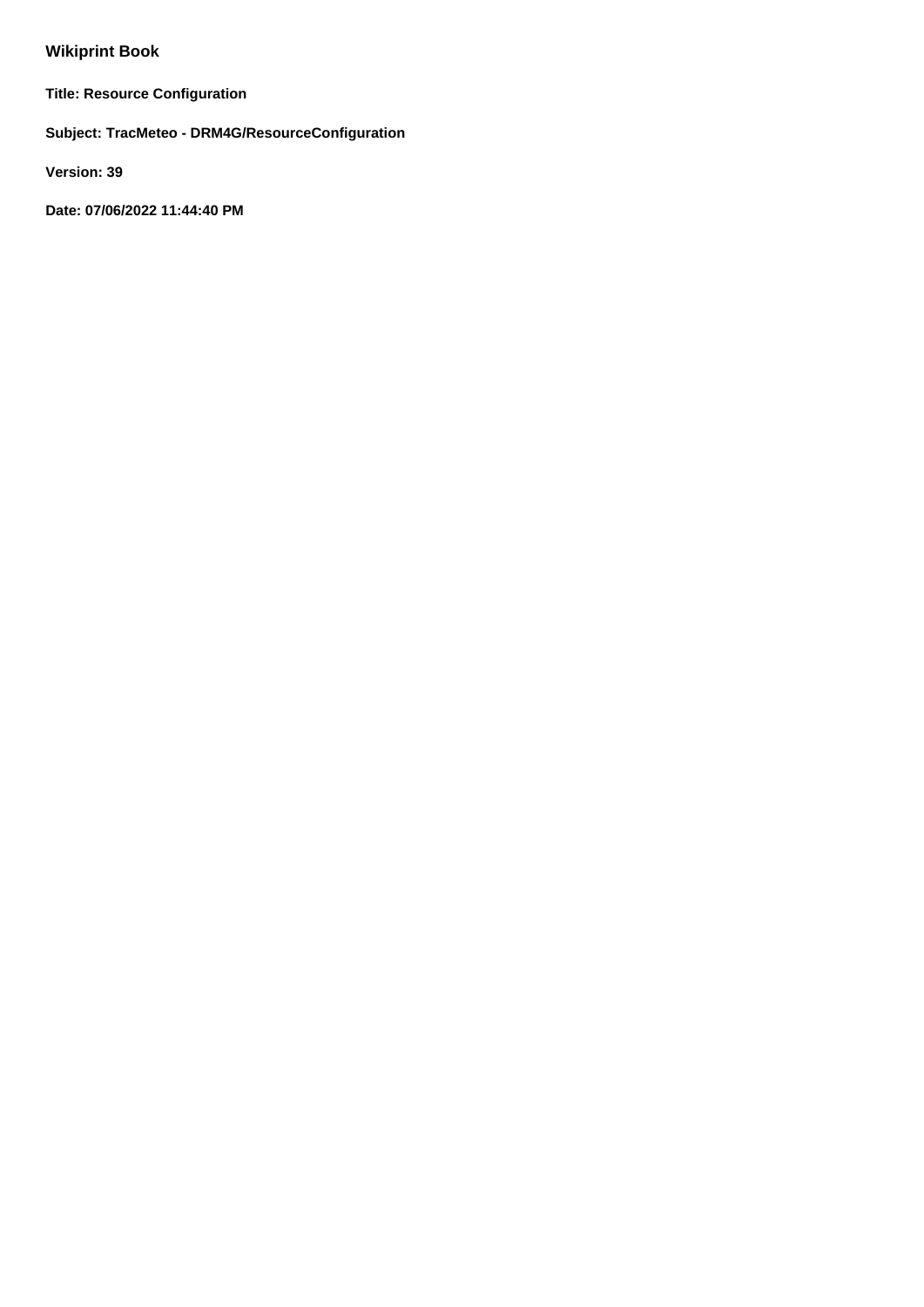## **Table of Contents**

| <b>Resource Configuration</b>                      |   |
|----------------------------------------------------|---|
| Configuration format                               |   |
| <b>DEFAULT</b> section                             |   |
| Resource section                                   |   |
| Configuration keys common to all resources:        | р |
| Keys for non-grid resources such as HPC resources: | З |
| Keys for grid resources:                           | З |
| Keys for FedCloud resources:                       |   |
| Examples                                           |   |
|                                                    |   |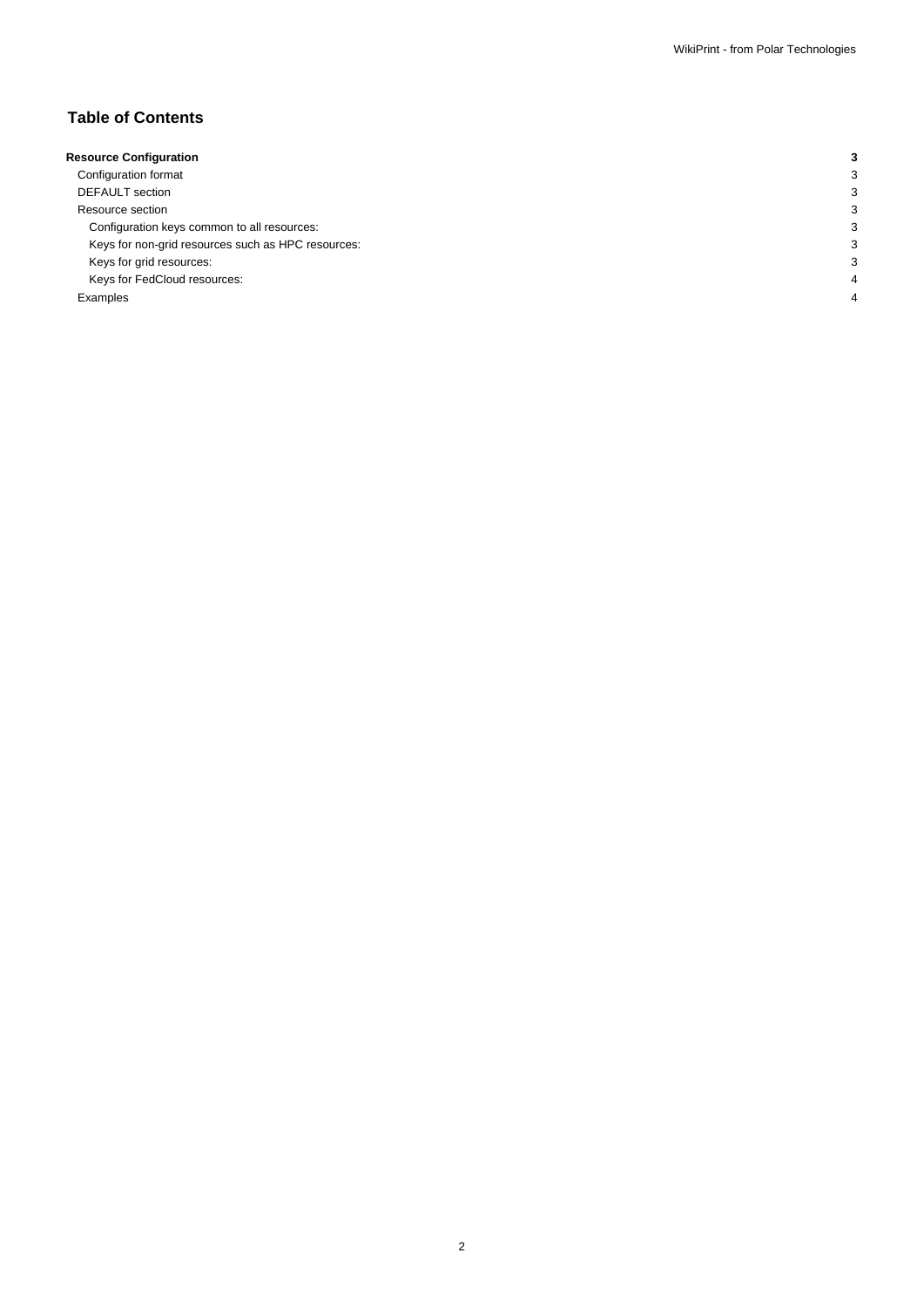## **Resource Configuration**

The configuration file resources.conf is used to describe computing resources. When you start DRM4G, resources.conf file is copied under ~/.drm4g/etc directory by default if it does not exist or under whatever directory specified with **DRM4G\_DIR**. The file can be edited directly or by executing the drm4g resource edit command.

### **Configuration format**

The configuration resource file consists of sections, each led by a [section] header, followed by  $key = value$  entries. Lines beginning with # are ignored. Permitted sections are [DEFAULT] and [resource\_name].

### **DEFAULT section**

The DEFAULT section provides default values for all other resource sections.

#### **Resource section**

Each resource section has to begin with the line [resource\_name] followed by key = value entries.

#### **Configuration keys common to all resources:**

enable: true or false in order to enable or disable a resource.

communicator or authentication type :

- local: The resource will be accessed directly.
- ssh: The resource will be accessed through ssh's protocol via Paramiko's API.
- op\_ssh: The resource will be accessed through OpenSSH's CLI.
- username: Name of the user that will be used to log on to the front-end.
- frontend: Hostname or ip address of either the cluster or grid user interface you'll be connected to. The syntax is "host:port" and by default the port used is 22.
- private\_key: Path to the identity file needed to log on to the front-end.

public key: Path to the public identity file needed to log on to the front-end.

- **OPTIONAL**: by default the **private\_key**'s value will be taken, to which **.pub** will be added)
- scratch: Directory used to store temporary files for jobs during their execution, by default, it is \$HOME/.drm4g/jobs

lrms or Local Resource Management System :

- pbs: TORQUE/PBS cluster.
- sge: Grid Engine cluster.
- loadleveler: LoadLeveler cluster.
- 1sf: LSF cluster.
- fork: SHELL.
- cream: CREAM Compute Elements (CE).
- slurm: SLURM cluster.
- slurm\_res: [?RES\(Red Española de Supercomputación\)](http://www.bsc.es/marenostrum-support-services/res) resources.
- fedcloud: it will indicate the DRM4G that this resource will be used to create VMs (Virtual Machines).

Note that for communicator you have two options when it comes to accessing a resource through the ssh protocol. If you don't know which one you prefer use ssh.

## **Keys for non-grid resources such as HPC resources:**

- queue: Queue available on the resource. If there are several queues, you have to use a "," as follows "queue = short, medium, long".
- max\_jobs\_in\_queue: Max number of jobs in the queue.
- max\_jobs\_running: Max number of running jobs in the queue.
- parallel\_env: It defines the parallel environments available for Grid Engine cluster.
- project: It specifies the project variable and is for TORQUE/PBS, Grid Engine and LSF clusters.

## **Keys for grid resources:**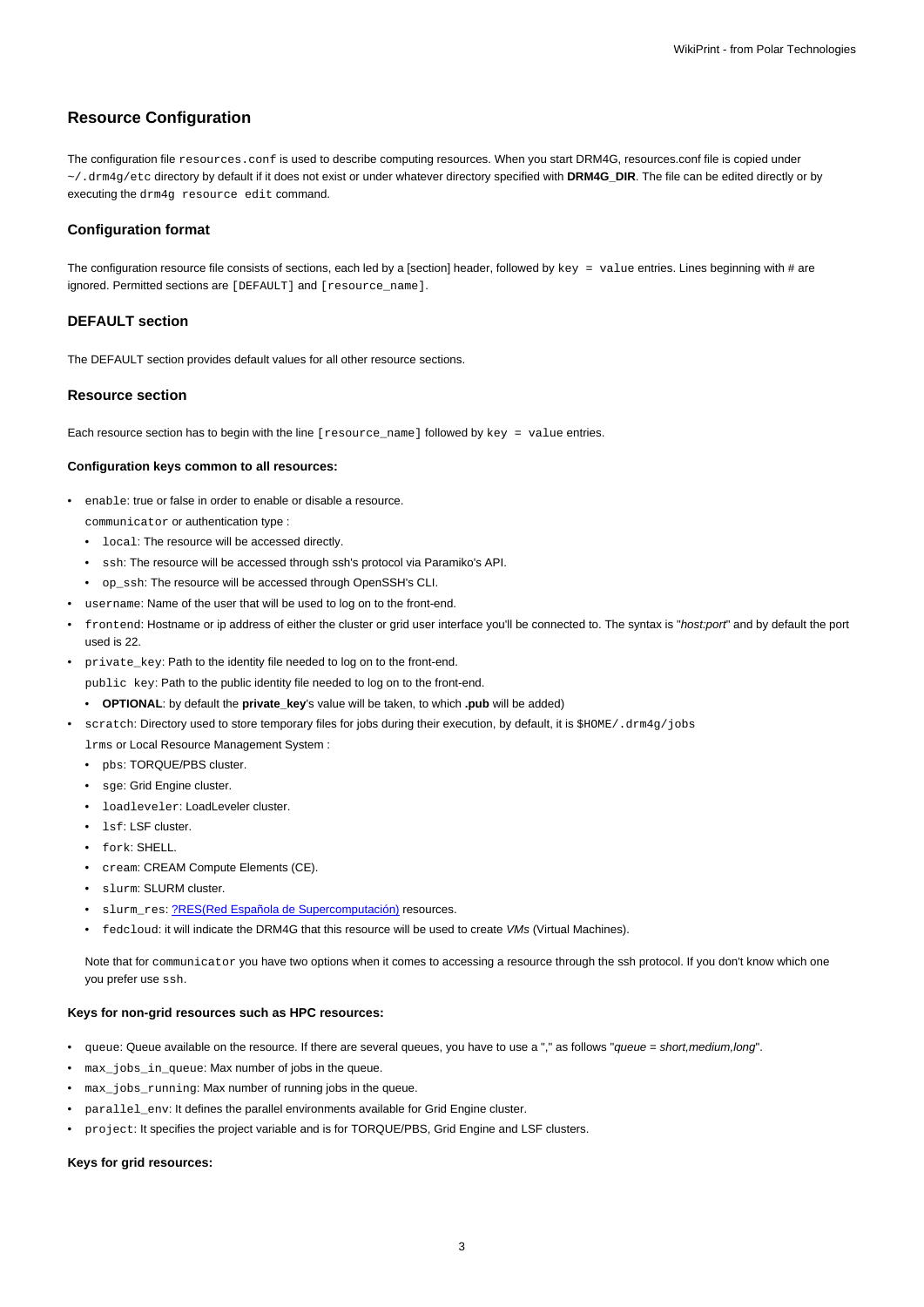- vo: Virtual Organization (VO) name.
- host\_filter: A host list for the VO. Each host is separated by a ",". Here is an example: "host\_filter = prod-ce-01.pd.infn.it, creamce2.gina.sara.nl".
- bdii: It indicates the BDII host to be used. The syntax is "bdii:port". If you do not specify this variable, the LCG\_GFAL\_INFOSYS environment variable defined on the grid user interface will be used by default.
- myproxy\_server: Server to store grid credentials. If you do not specify this variable, the MYPROXY\_SERVER environment variable defined on the grid user interface will be used by default.

#### **Keys for FedCloud resources:**

FedCloud resources are a bit different than the rest. They are not considered to be *hosts* so they won't be listed when using the command drm4g host and therefore won't be used to execute jobs. Their only function is to connect to a machine with a cloud proxy certificate (**X.509 certificates**) capable of giving you access to cloud resources.

vm\_communicator: or authentication type for the created VMs :

- ssh: The resource will be accessed through ssh's protocol via Paramiko's API.
- op\_ssh: The resource will be accessed through OpenSSH's CLI.
- vm\_user: Name of the user that will be used to log on to the creates VMs.
- myproxy\_server: Server to store cloud credentials. If you do not specify this variable, the MYPROXY\_SERVER environment variable defined on the grid user interface will be used by default.
- nodes: It indicates how many VMs you wish to create with the specified configuration
- volume: It's possible to create some extra storage and add it to the VM. With this you can specify how many extra GBs of storage you want.

The values of the next configuration keys can be customized at your discretion. A new cloud configuration file has been added to the DRM4G called "**cloudsetup.json**" for this reason. This resource keys reference the information saved in this cloud configuration file.

- cloud: Name that describes the site from which the image, that will be used to create the VM, will be acquired.
- virtual\_image: It indicates which one of the system images available you will be using
- flavour: It indicates the hardware template for the VM

Where and how to get the correct values for your cloud configuration file as well as a more in depth explanation of some of these configuration keys can be found in the section [How to configure an EGI FedCloud VM.](https://meteo.unican.es/trac/wiki/DRM4G/ResourceConfiguration/EGIFedCloud)

A few extra things to take into consideration:

- If no vm\_communicator is specified, the one in communicator will be used, but if it's set to local, the DRM4G will set it to ssh.
	- The private key used to access the VM will be the same as the one used to access the machine that will create it.
	- So even if you're going to use your local machine to create the VM, you'll have to specify a private\_key.

#### **Examples**

By default, DRM4G is going to use the local machine as fork lrms:

| [localmachine]          |             |
|-------------------------|-------------|
| enable                  | = true      |
| communicator            | $=$ local   |
| frontend                | = localhost |
| lrms                    | $=$ fork    |
| $max_jobs_r$ unning = 1 |             |
|                         |             |

TORQUE/PBS cluster, accessed through ssh protocol:

| [meteo]      |                         |
|--------------|-------------------------|
| enable       | = true                  |
| communicator | $=$ ssh                 |
| username     | = user                  |
| frontend     | = mar.meteo.unican.es   |
| private_key  | $=$ $\sim$ /.ssh/id_rsa |
| lrms         | $=$ pbs                 |
| queue        | = short, medium, long   |
|              |                         |